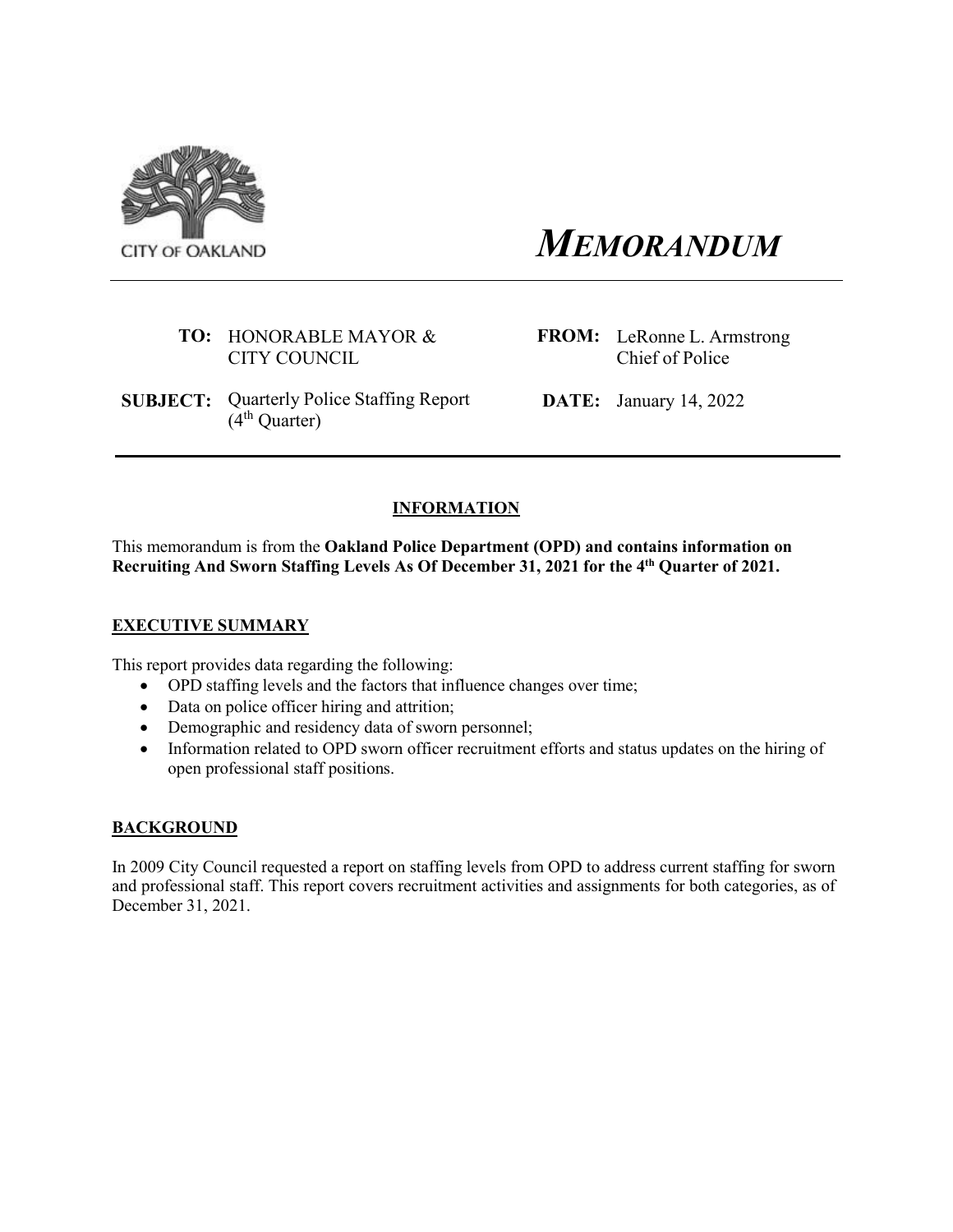## **ANALYSIS AND POLICY ALTERNATIVES**

#### *Overview*

Over a five-year timespan, OPD sworn staffing levels have fluctuated between 744 filled positions on January 1, 2017 to 723 filled positions as of January 1, 2021. There were 690 filled positions on December 31, 2021. The funded authorized staffing level per the adopted Fiscal Year (FY) 2021-22 Budget is 737 sworn positions. The 737 funded authorized positions include 48.95 sworn positions funded by the 2014 Oakland Public Safety and Services Act (Measure  $Z$ )<sup>1</sup>.

**Table 1** below provides the sworn staffing data numerically on January 1<sup>st</sup> of each year, and **Figure 1** below, does so visually.

*Table 1: Actual Staffing Levels on January 1 of Each Year: 2017 – 2021*

|                                                       | 2017 | 2018 | 2019 | 2020 | 2021 |
|-------------------------------------------------------|------|------|------|------|------|
| Sworn Staffing Levels as of<br>January 1 of each year | 744  | 747  | 749  | 730  | 723  |





<sup>1</sup> <http://www2.oaklandnet.com/government/o/CityAdministration/d/measure-z/index.htm>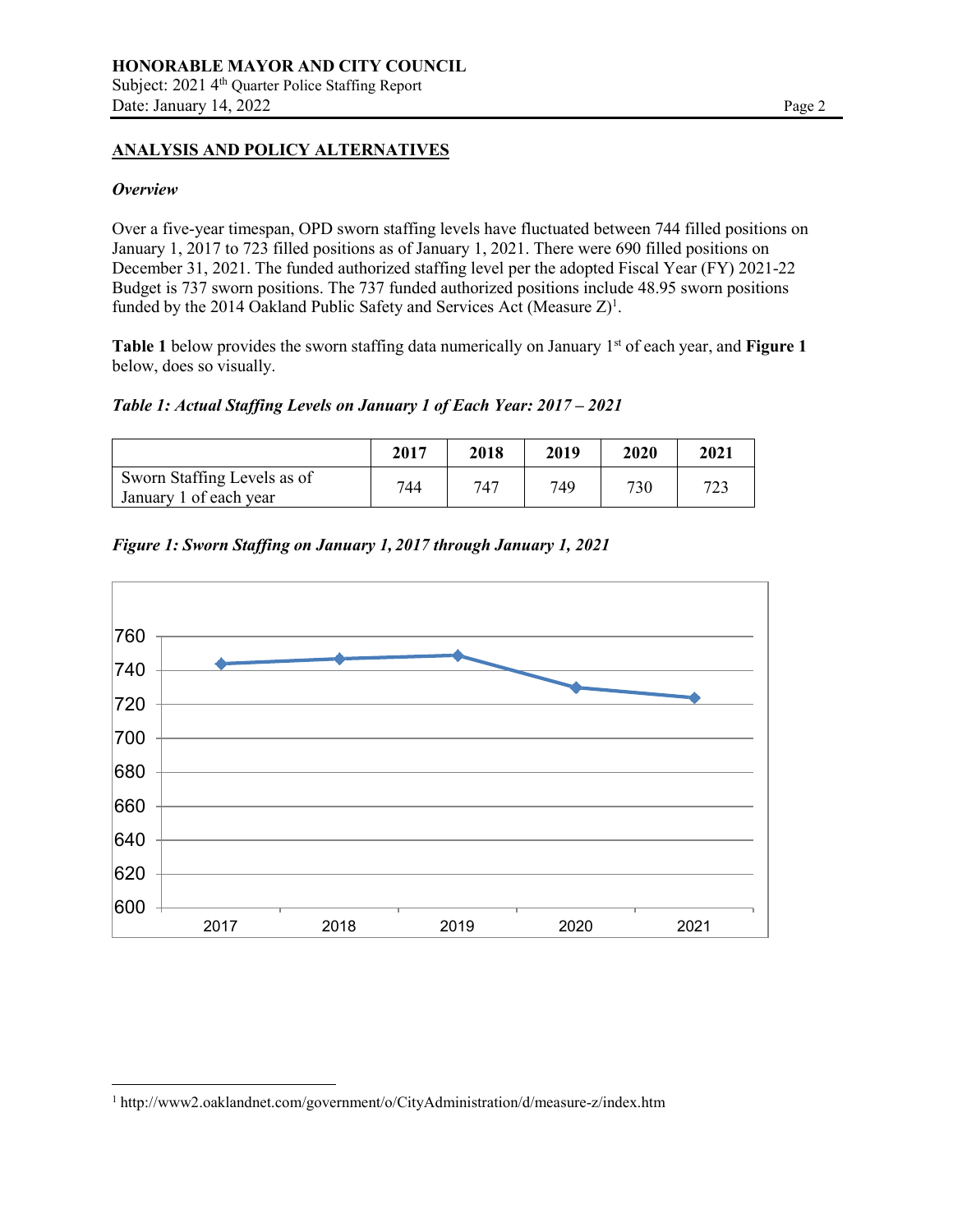**Tables 2a, 2b, and 2c** below show the average OPD Communications (911) dispatch response time to calls for service. This data refers to the time it takes OPD to respond with an officer or other personnel to each request. OPD received 929,845 calls for service (2,545 per day) and maintains a goal of first answering these calls with dispatchers and operators within 15 seconds for 95 percent of these calls<sup>2</sup>. The data shows the average monthly response time for the last five years. The data is divided into separate tables for Priority One, Priority Two and Priority Three type calls<sup>3</sup>.

The data in each cell in the tables below show minutes and seconds. For example, the first cell for January 2017 for Priority One Calls shows "22.63." This number means that the call was responded to by OPD's Bureau of Field Operations in 22 minutes and 63 seconds.

|            |       | <b>Priority One Calls</b> |       |       |       |
|------------|-------|---------------------------|-------|-------|-------|
|            | 2017  | 2018                      | 2019  | 2020  | 2021  |
| Jan        | 22.63 | 7.97                      | 13.59 | 11.07 | 16.24 |
| Feb        | 12.16 | 24.79                     | 10.45 | 12.9  | 18.87 |
| Mar        | 12.59 | 10.13                     | 10.8  | 11.44 | 17.25 |
| Apr        | 10.57 | 9.43                      | 10.71 | 11.07 | 18.11 |
| May        | 9.01  | 11.04                     | 11.81 | 12.9  | 19.13 |
| Jun        | 13.76 | 11.15                     | 12.23 | 11.44 | 19.39 |
| Jul        | 10.58 | 11.26                     | 8.84  | 15.10 | 20.36 |
| Aug        | 7.62  | 17.93                     | 13.22 | 14.86 | 20.04 |
| <b>Sep</b> | 13.09 | 17.33                     | 10.74 | 12.56 | 22.78 |
| Oct        | 8.69  | 12.06                     | 10.69 | 23.93 | 17.82 |
| <b>Nov</b> | 10.58 | 13.85                     | 8.26  | 12.01 | 20.94 |
| Dec        | 9.66  | 9.01                      | 14.63 | 11.67 | 19.17 |

*Table 2a: Average Response Time (in minutes and seconds) to Priority One Calls: 2017-2021 (January-December)*

<sup>&</sup>lt;sup>2</sup> In 2011 OPD was able to first answer each call within 15 seconds for between 57 percent and 72 percent of the calls on average each month. OPD was able to answer each call within the first 16-20 seconds for between 63 percent and 80 percent each month.

<sup>&</sup>lt;sup>3</sup> Priority Call Types:

<sup>•</sup> One = Situations involving imminent injury to persons and for prevention of violent crime and incidents involving a weapon.

<sup>•</sup> Two = Urgent, but not immediate emergencies including in-progress misdemeanors, in-progress disputes with violence potential, stolen vehicle reports, and just-occurred felonies.

<sup>•</sup> Three  $=$  Cold reports and situations where there is no threat of danger to life or property.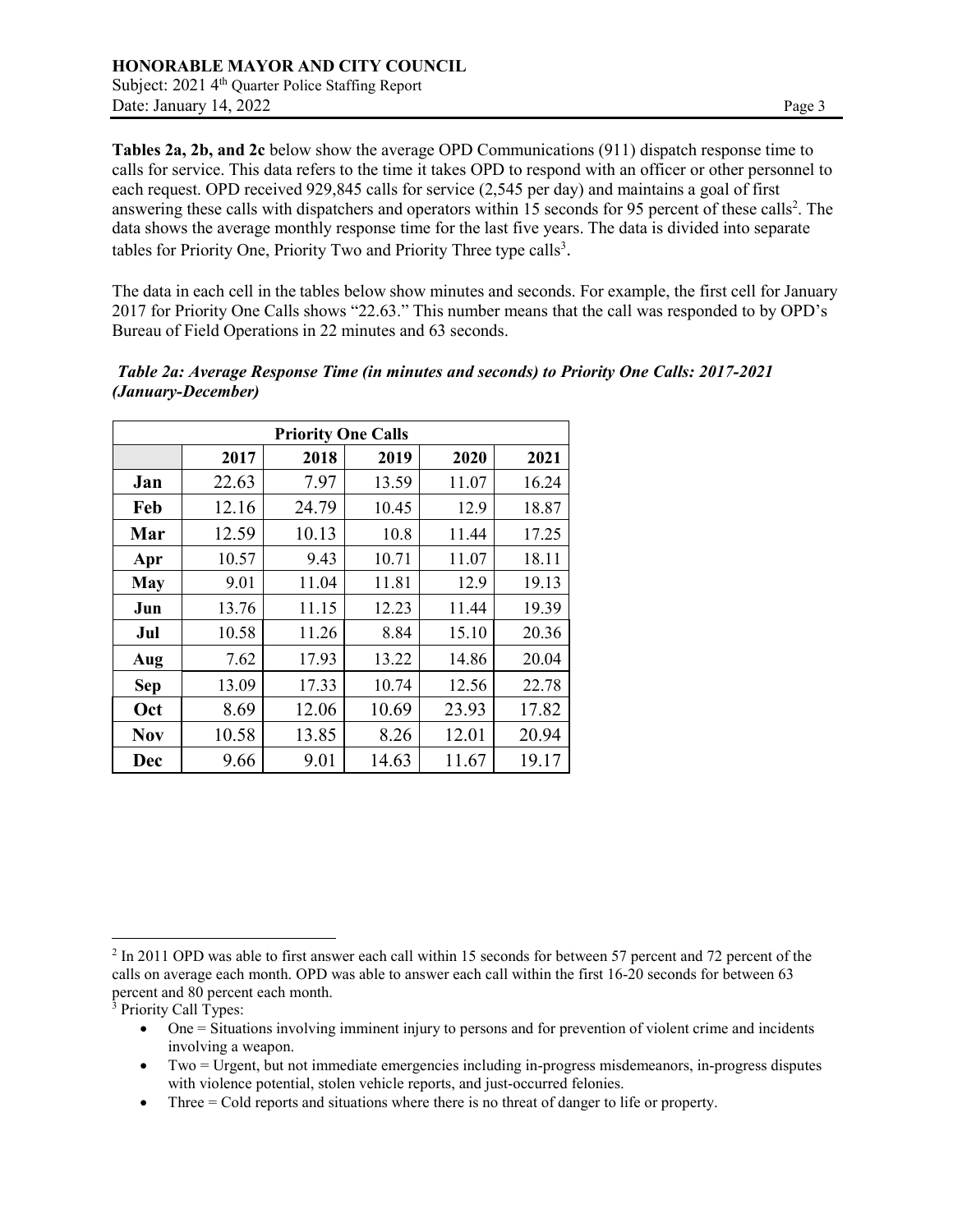|            | <b>Priority Two Calls</b> |        |        |        |        |  |  |  |  |  |  |  |
|------------|---------------------------|--------|--------|--------|--------|--|--|--|--|--|--|--|
|            | 2017                      | 2018   | 2019   | 2020   | 2021   |  |  |  |  |  |  |  |
| Jan        | 107.35                    | 89.04  | 155.41 | 147.63 | 167.82 |  |  |  |  |  |  |  |
| Feb        | 115.21                    | 86.12  | 115.53 | 216.65 | 158.34 |  |  |  |  |  |  |  |
| Mar        | 128.78                    | 137.59 | 135.58 | 159.67 | 190.56 |  |  |  |  |  |  |  |
| Apr        | 139.7                     | 118.22 | 135.32 | 145.32 | 169.36 |  |  |  |  |  |  |  |
| <b>May</b> | 118.45                    | 129.33 | 128.27 | 166.86 | 226.79 |  |  |  |  |  |  |  |
| Jun        | 128.73                    | 154.99 | 155    | 299.29 | 231.22 |  |  |  |  |  |  |  |
| Jul        | 145.54                    | 127.59 | 139.40 | 240.53 | 309.43 |  |  |  |  |  |  |  |
| Aug        | 116.43                    | 159.77 | 215.86 | 250.29 | 236.98 |  |  |  |  |  |  |  |
| <b>Sep</b> | 129.45                    | 215.90 | 214.94 | 212.25 | 290.53 |  |  |  |  |  |  |  |
| Oct        | 106.80                    | 159.04 | 161.64 | 250.10 | 305.17 |  |  |  |  |  |  |  |
| <b>Nov</b> | 145.54                    | 123.62 | 138.83 | 181.18 | 291.18 |  |  |  |  |  |  |  |
| Dec        | 104.40                    | 132.93 | 156.81 | 147.30 | 193.04 |  |  |  |  |  |  |  |

*Table 2b: Average Response Time (in minutes and seconds) to Priority Two Calls: 2017-2021 (January-December)*

| Table 2c: Average Response Time (in minutes and seconds) to Priority Three Calls: 2017-2021 |  |  |  |
|---------------------------------------------------------------------------------------------|--|--|--|
| (January-December)                                                                          |  |  |  |

| <b>Priority Three Calls</b> |        |        |        |        |        |  |  |  |  |  |  |
|-----------------------------|--------|--------|--------|--------|--------|--|--|--|--|--|--|
|                             | 2017   | 2018   | 2019   | 2020   | 2021   |  |  |  |  |  |  |
| Jan                         | 261.17 | 232.59 | 322.34 | 382.94 | 369.34 |  |  |  |  |  |  |
| Feb                         | 250.78 | 232.59 | 240.73 | 475.53 | 384.8  |  |  |  |  |  |  |
| Mar                         | 295.74 | 230.4  | 313.79 | 414.43 | 460.74 |  |  |  |  |  |  |
| Apr                         | 295.99 | 319.16 | 316.26 | 461.01 | 427.29 |  |  |  |  |  |  |
| <b>May</b>                  | 215.37 | 352.78 | 359.64 | 433.33 | 485.11 |  |  |  |  |  |  |
| Jun                         | 285.63 | 384.32 | 465.85 | 740.46 | 540.47 |  |  |  |  |  |  |
| July                        | 289.88 | 321.26 | 423.31 | 638.51 | 678.82 |  |  |  |  |  |  |
| Aug                         | 267.66 | 353.24 | 465.07 | 680.22 | 542.86 |  |  |  |  |  |  |
| <b>Sep</b>                  | 343.27 | 436.29 | 590.20 | 593.92 | 634.81 |  |  |  |  |  |  |
| Oct                         | 279.43 | 433.69 | 444.05 | 654.39 | 619.62 |  |  |  |  |  |  |
| Nov                         | 289.88 | 280.15 | 395.56 | 419.68 | 587.54 |  |  |  |  |  |  |
| Dec                         | 277.61 | 333.10 | 419.91 | 346.25 | 378.91 |  |  |  |  |  |  |

**Table 3** below shows Part 1 crimes (more serious and violent) for January 1 through December 31, 2021. These statistics are based on the date the crimes occurred. Statistics can be affected by late reporting, the geocoding process, or the reclassification or unfounded crimes.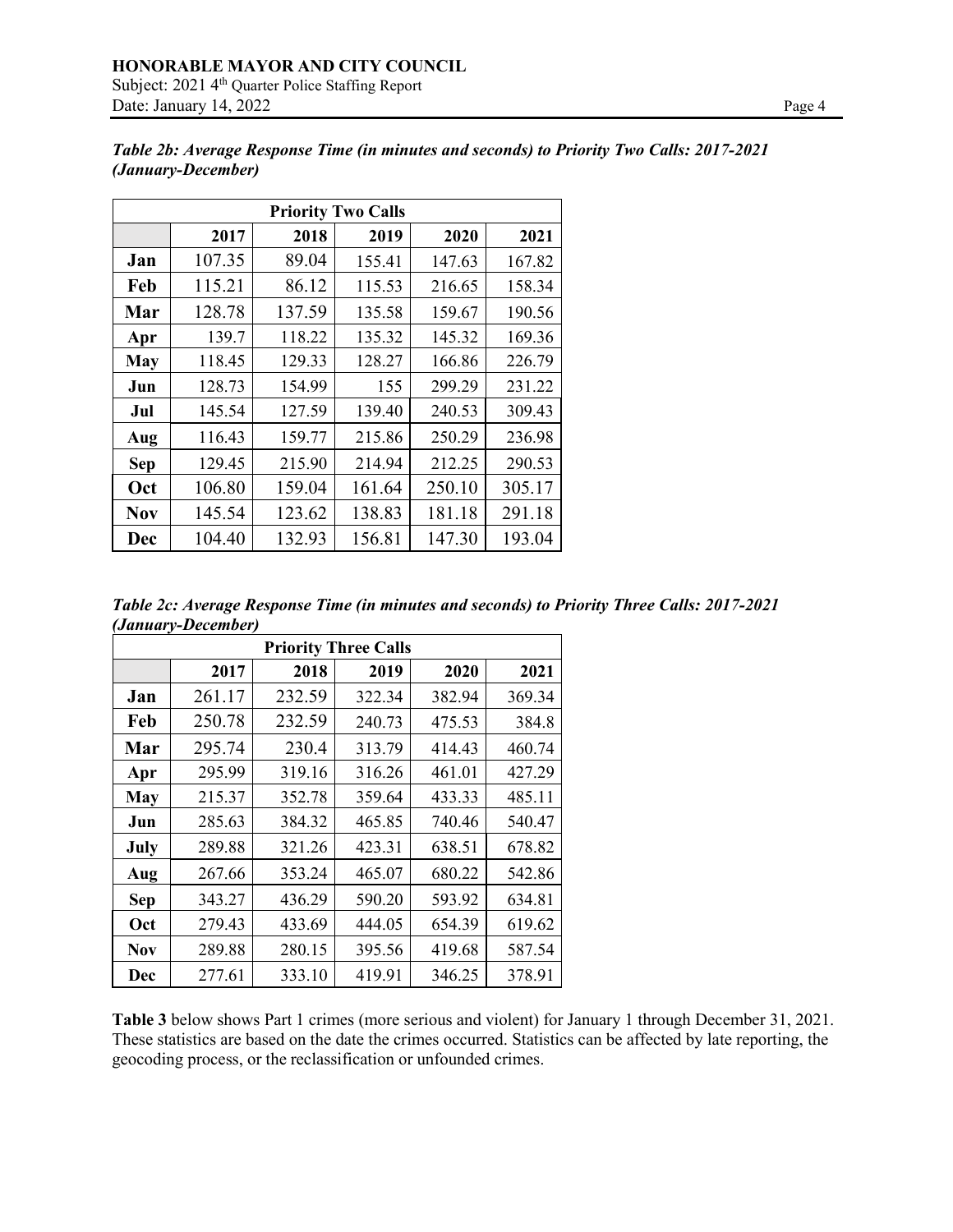| <b>Part 1 Crimes</b>       | 01/01/2017 | 01/01/2018 | 01/01/2019 | 01/01/2020 | 01/01/2021 |
|----------------------------|------------|------------|------------|------------|------------|
|                            | through    | through    | through    | through    | through    |
|                            | 12/31/2017 | 12/31/2018 | 12/31/2019 | 12/31/2020 | 12/31/2021 |
| Homicide $-187(a)$         | 71         | 67         | 75         | 102        | 124        |
| Homicide - all other**     | 4          | 8          | 3          | 7          | 10         |
| <b>Aggravated Assault</b>  | 2,536      | 2,650      | 2,744      | 3,315      | 3,559      |
| * with Firearm             | 279        | 276        | 287        | 499        | 599        |
| Rape                       | 249        | 230        | 203        | 217        | 158        |
| <b>Robbery</b>             | 2,610      | 2,567      | 2,814      | 2,417      | 2,693      |
| <b>Burglary Total</b>      | 12,932     | 10,610     | 14,988     | 8,689      | 10,197     |
| * Auto                     | 10,379     | 8,228      | 12,364     | 6,221      | 8,179      |
| * Residential              | 1,929      | 1,614      | 1,809      | 1,247      | 1,055      |
| * Commercial               | 417        | 606        | 623        | 958        | 670        |
| * Other/Unknown            | 207        | 162        | 192        | 263        | 293        |
| <b>Motor Vehicle Theft</b> | 6,938      | 6,208      | 6,482      | 8,722      | 9,010      |
| Larceny                    | 6,220      | 6,628      | 7,768      | 5,974      | 6,186      |
| Arson                      | 151        | 196        | 152        | 193        | 170        |
| <b>Total Part 1 Crimes</b> | 31,711     | 29,164     | 35,229     | 29,636     | 32,107     |

# *Table 3: Part 1 Crimes in Oakland, January – December: 2017-2021*

\* *All totals include attempts except homicides*

*\*\*Justified, accidental, fatal, or manslaughter by negligence. Traffic collision fatalities are not included in this report. Homicides sourced from the Crime Analysis Section homicide log. All other data sourced via Coplink Analytics.*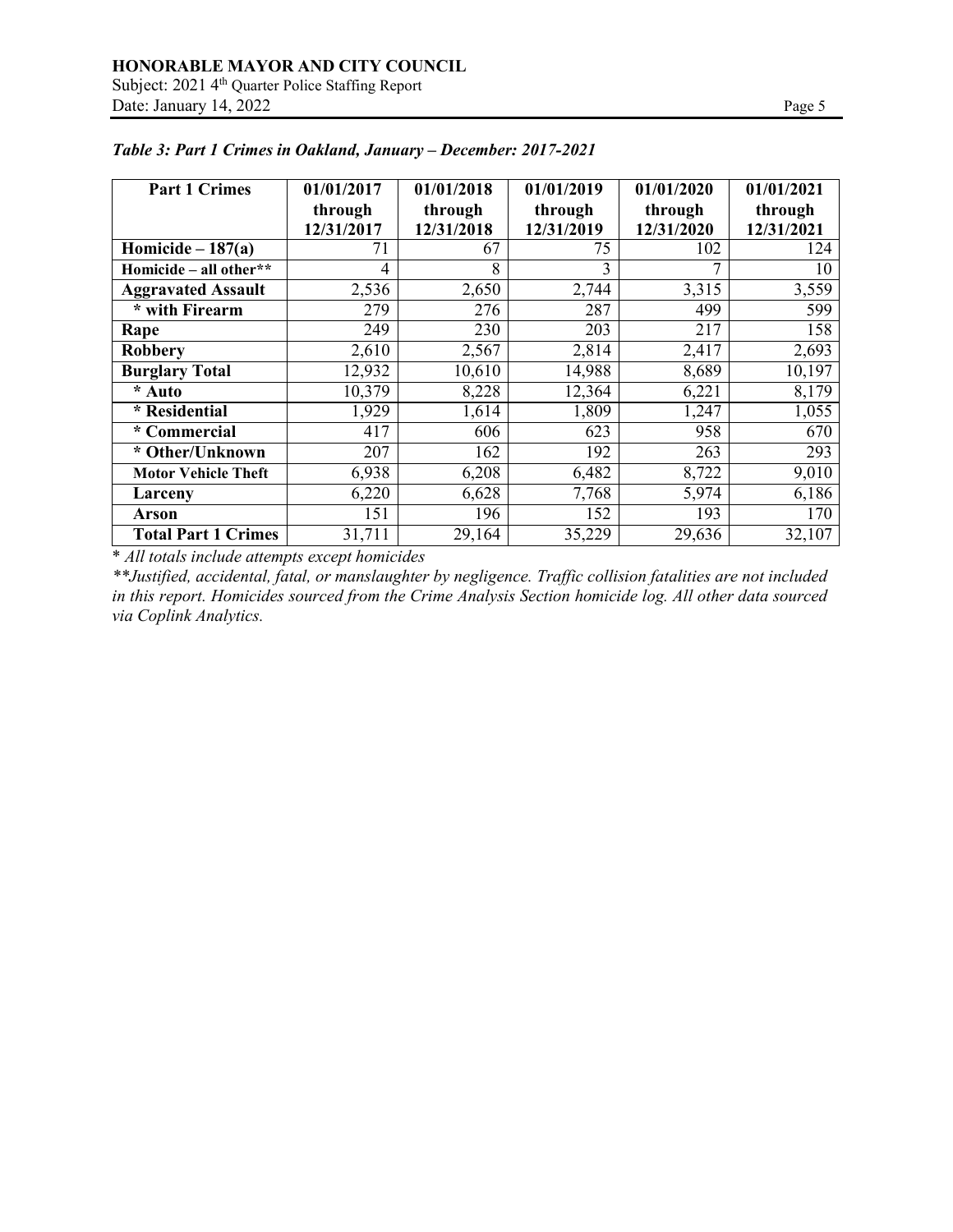### *Actual and Projected Sworn Staffing*

On December 10, 2013, City Council passed Resolution No. 84767 C.M.S., which requires the OPD staffing report to contain an analysis of any deviations between the expected and actual staffing levels, the expected hiring methods, and alternative hiring options for achieving budgeted staffing as quickly as possible. **Table 4** below provides actual and projected sworn staffing for a 12-month period. The future months contain an estimated attrition rate of 8 officers per month, based on attrition rates from the previous 12-month period and projected staffing. This data is accurate as of December 31, 2021.

#### *Table 4: Actual Sworn Staffing (as of December 31, 2021) and Sworn Staffing Projections*

|                                             |          | <b>Actual Staffing</b> |          |         |          |      |          |              |      |                                                                                                                                                               |          | Projected<br><b>Staffing</b> |  |
|---------------------------------------------|----------|------------------------|----------|---------|----------|------|----------|--------------|------|---------------------------------------------------------------------------------------------------------------------------------------------------------------|----------|------------------------------|--|
| Year                                        |          | 2021                   |          |         |          |      |          |              |      |                                                                                                                                                               | 2022     |                              |  |
| Month                                       | Apr      | May                    | Jun      | Jul     | Aug      | Sep  | Oct      | Nov          | Dec  | Jan                                                                                                                                                           | Feb      | Mar                          |  |
| <b>Authorized</b>                           | 788*     | 788                    | 788      | $737**$ | 737      | 737  | 737      | 737          | 737  | 737                                                                                                                                                           | 737      | 737                          |  |
| <b>Filled</b>                               | 714      | 711                    | 725      | 715     | 706      | 700  | 695      | 682          | 676  | 690                                                                                                                                                           | 682      | 674                          |  |
| <b>Attrition</b>                            | (3)      | (9)                    | (10)     | (9)     | (6)      | (5)  | (13)     | (6)          | (11) | (8)                                                                                                                                                           | (8)      | (8)                          |  |
| <b>Hires</b>                                | $\Omega$ | 23                     | $\theta$ | 0       | $\Omega$ | 0    | $\theta$ | $\mathbf{0}$ | 25   | $\Omega$                                                                                                                                                      | $\theta$ | $\mathbf{0}$                 |  |
| Ending<br>Filled***                         | 711      | 725                    | 715      | 706     | 700      | 695  | 682      | 676          | 690  | 682                                                                                                                                                           | 674      | 666                          |  |
| <b>Over</b><br>(Under)<br><b>Authorized</b> | (77)     | (63)                   | (73)     | (31)    | (37)     | (42) | (55)     | (61)         | (47) | (55)                                                                                                                                                          | (63)     | (71)                         |  |
| <b>New POT</b><br><b>Hiring</b><br>Pipeline |          |                        |          |         |          |      |          |              |      | 186 <sup>th</sup> Academy (Ended Dec 2021)<br>187 <sup>th</sup> Academy (Started Nov 2021 and ends Apr 2022)<br>188 <sup>th</sup> Academy (Starts March 2022) |          |                              |  |

\**City Council Resolution No. 88574 increased the funded authorized sworn staffing by two in April 2021. \*\* The Fiscal Year 2021-2022 budget decreased sworn staffing by 6 Sergeants and 45 Police Officers totaling 51 sworn personnel effective July 1, 2021.*

*\*\*\* Numbers in the "Ending Filled" row provide actual sworn staffing numbers at the close of each month.*

**Table 5** below provides a listing of authorized and filled positions in OPD.

| <b>Type</b> | <b>Budget Authorized Positions   Authorized</b> |           | <b>Filled</b> | $+/-$     |
|-------------|-------------------------------------------------|-----------|---------------|-----------|
|             | Chief of Police                                 |           |               |           |
|             | Assistant Chief                                 |           |               |           |
|             | Deputy Chief                                    |           |               | $-1$      |
|             | Captain                                         | 10        |               | $-2$      |
| Sworn       | Lieutenant                                      | 27        | 24            | $-3$      |
|             | Sergeants                                       | 123       | 119           |           |
|             | Police Officers                                 | 571       | 534           | $-37$     |
|             | Total Sworn                                     | 737       | 690           | $-47$     |
|             | Professional Staff (Full-time and Part-time)    | $*362.50$ | 260           | $-102.50$ |
|             | <b>Total Personnel</b>                          | 1,099.50  | 950           | $-149.50$ |

*Table 5: OPD Positions - Authorized and Filled Positions (as of December 31, 2021)*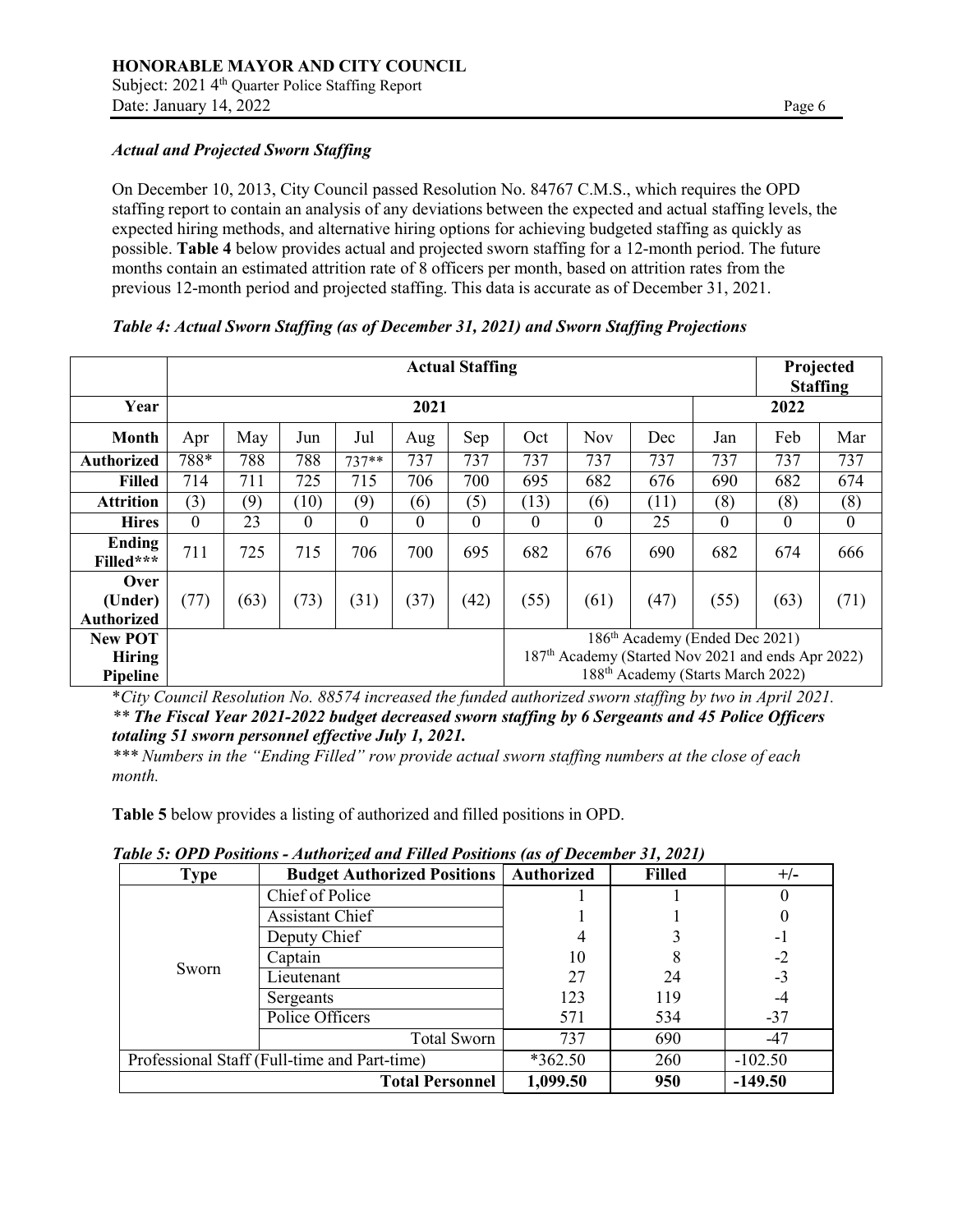\**In 2019 the City Administrator authorized OPD to hire ten Police Communications Dispatchers above its authorized staffing level, which is reflected in the total number of authorized professional staff positions listed above.*

**Table 6** below provides information on OPDs authorized sworn permanent staffing.

|  |  | Table 6: Funded Authorized Sworn Permanent Assignments within OPD |  |  |  |  |  |
|--|--|-------------------------------------------------------------------|--|--|--|--|--|
|--|--|-------------------------------------------------------------------|--|--|--|--|--|

|                           | <b>Chief</b> | Asst.<br><b>Chief</b> | <b>Deputy</b><br><b>Chief</b> | Captain      | Lieutenant     | Sergeant       | <b>Officer</b>  | <b>Total</b>    |
|---------------------------|--------------|-----------------------|-------------------------------|--------------|----------------|----------------|-----------------|-----------------|
| Office of the Chief       | 1            | 1                     |                               |              |                |                | $\overline{2}$  | 5               |
| Public Information        |              |                       |                               |              |                |                | 1               | $\mathbf{1}$    |
| Office                    |              |                       |                               |              |                |                |                 |                 |
| <b>Internal Affairs</b>   |              |                       |                               | $\mathbf{1}$ | $\overline{3}$ | 12             | $\overline{2}$  | 18              |
| Division                  |              |                       |                               |              |                |                |                 |                 |
| Office of the             |              |                       |                               |              | $\mathbf{1}$   |                | 1               | $\overline{2}$  |
| <b>Inspector General</b>  |              |                       |                               |              |                |                |                 |                 |
| Intelligence Unit         |              |                       |                               |              |                | $\mathbf{1}$   | $\overline{7}$  | $\overline{8}$  |
| Property & Evidence       |              |                       |                               |              |                | $\mathbf{1}$   |                 | 1               |
| Unit                      |              |                       |                               |              |                |                |                 |                 |
| <b>Special Victims</b>    |              |                       |                               |              | $\mathbf{1}$   | 5              | 33              | 39              |
| Section                   |              |                       |                               |              |                |                |                 |                 |
| Research & Planning       |              |                       |                               |              |                |                | 1               | 1               |
| Bureau of                 |              |                       |                               |              |                |                |                 |                 |
| Investigations/CID        |              |                       | $\mathbf{1}$                  | $\mathbf{1}$ |                | $\mathbf{1}$   | 3               | 6               |
| Administration            |              |                       |                               |              |                |                |                 |                 |
| Homicide Section          |              |                       |                               |              | $\mathbf{1}$   | $\overline{5}$ | 10              | 16              |
| Burglary, General         |              |                       |                               |              |                |                |                 |                 |
| Crimes & Task             |              |                       |                               |              | $\mathbf{1}$   | 3              | 25              | 29              |
| Forces Section            |              |                       |                               |              |                |                |                 |                 |
| Robbery & Felony          |              |                       |                               |              | $\mathbf{1}$   | $\overline{2}$ | 18              | 21              |
| <b>Assault Section</b>    |              |                       |                               |              |                |                |                 |                 |
| Violent Crime             |              |                       |                               | $\mathbf{1}$ | $\overline{2}$ | 6              | 32              | 41              |
| <b>Operations Center</b>  |              |                       |                               |              |                |                |                 |                 |
| Youth Outreach Unit       |              |                       |                               |              |                | $\mathbf{1}$   | $\overline{5}$  | 6               |
| <b>Bureau of Services</b> |              |                       | $\mathbf{1}$                  |              | $\mathbf{1}$   |                |                 | $\overline{2}$  |
| Administration            |              |                       |                               |              |                |                |                 |                 |
| <b>Training Division</b>  |              |                       |                               |              | 1              | $\overline{3}$ | $\overline{18}$ | $\overline{22}$ |
| Information               |              |                       |                               |              |                |                | $\overline{2}$  | $\overline{2}$  |
| Technology                |              |                       |                               |              |                |                |                 |                 |
| Recruiting and            |              |                       |                               |              |                | $\mathbf{1}$   | 8               | 9               |
| Backgrounds Unit          |              |                       |                               |              |                |                |                 |                 |
| <b>Support Operations</b> |              |                       |                               | $\mathbf{1}$ | $\mathbf{1}$   |                |                 | $\overline{2}$  |
| Division                  |              |                       |                               |              |                |                |                 |                 |
| <b>Traffic Operations</b> |              |                       |                               |              |                | $\overline{3}$ | 18              | $\overline{21}$ |
| <b>Special Operations</b> |              |                       |                               |              |                | $\overline{4}$ | $\overline{26}$ | 30              |
| Bureau of Field Ops:      |              |                       | $\overline{2}$                |              | $\overline{2}$ | $\overline{2}$ |                 | 6               |
| Administration            |              |                       |                               |              |                |                |                 |                 |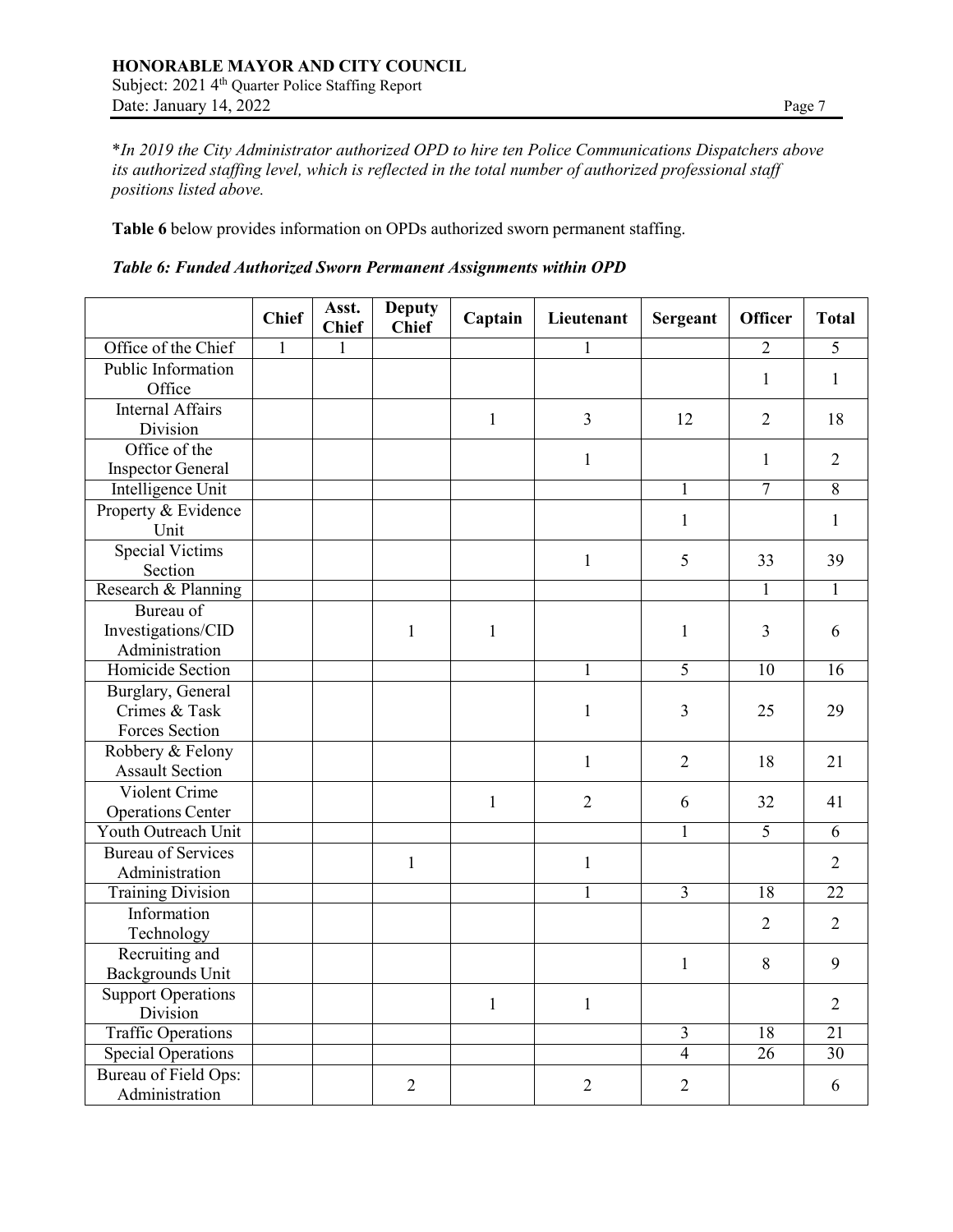Subject: 2021 4<sup>th</sup> Quarter Police Staffing Report Date: January 14, 2022 Page 8

|                    | <b>Chief</b> | Asst.<br><b>Chief</b> | <b>Deputy</b><br><b>Chief</b> | Captain | Lieutenant | <b>Sergeant</b> | <b>Officer</b> | <b>Total</b> |
|--------------------|--------------|-----------------------|-------------------------------|---------|------------|-----------------|----------------|--------------|
| Patrol Area 1      |              |                       |                               |         |            | 13              | 64             | 80           |
| Patrol Area 2      |              |                       |                               |         |            | 14              | 64             | 81           |
| Patrol Area 3      |              |                       |                               |         |            | 14              | 64             | 81           |
| Patrol Area 4      |              |                       |                               |         |            |                 | 67             | 83           |
| Patrol Area 5      |              |                       |                               |         |            | 14              | 70             | 87           |
| Ceasefire          |              |                       |                               |         |            |                 | 30             | 37           |
| <b>Total Sworn</b> |              |                       |                               |         | 27         | 123             | 571            | 737          |

\**ABAT = Alcohol and Beverage Action Team*

**Table 7** below shows OPD professional staff vacancies and the status of work being done to fill the vacancies.

# *Table 7: Professional Staff Vacancies*

| <b>Classification</b>          | <b>Vacancies</b> | <b>FTE</b><br><b>Authorized</b> | Date<br><b>Assigned to</b><br>$DHRM4$ for<br><b>Hiring</b> | <b>Status</b>                                                                                                                                                              |
|--------------------------------|------------------|---------------------------------|------------------------------------------------------------|----------------------------------------------------------------------------------------------------------------------------------------------------------------------------|
| <b>Account Clerk I</b>         | $\mathbf{1}$     | 1                               | ----                                                       | Position frozen.                                                                                                                                                           |
| <b>Account Clerk II</b>        | $\overline{2}$   | 6                               | 10/22/2021                                                 | 4 Positions frozen. Interviews held on<br>12/14/21 awaiting interview results.                                                                                             |
| Accountant II                  | 1                | $\overline{2}$                  |                                                            | Pre-recruitment documents submitted to<br>HRM on 12/13/21 to begin new<br>recruitment.                                                                                     |
| <b>Accountant III</b>          | 1                | 1                               |                                                            | Pre-recruitment documents submitted to<br>HRM on $12/13/21$ to begin new<br>recruitment.                                                                                   |
| Administrative<br>Assistant I  | 1                | $\overline{2}$                  |                                                            | Position frozen.                                                                                                                                                           |
| Administrative<br>Assistant II | 1                | 1                               | 8/24/21                                                    | Candidate referred to backgrounds on<br>10/7/21.                                                                                                                           |
| Complaint<br>Investigator II   | 4                | 4                               |                                                            | Positions frozen.                                                                                                                                                          |
| Complaint<br>Investigator III  | $\mathbf{1}$     | $\mathbf{1}$                    |                                                            | Position frozen.                                                                                                                                                           |
| Crime Analyst                  | 4                | 8                               | 8/25/21                                                    | Two (2) candidates referred to<br>backgrounds on 11/9/21. Once the<br>background process is complete HRM<br>will conduct a new recruitment to fill<br>remaining vacancies. |
| Criminalist II                 | 7                | 17                              | 12/15/21                                                   | One (1) annuitant candidate passed<br>backgrounds, HRM is reviewing TCSE                                                                                                   |

<sup>4</sup> DHRM = Department of Human Resources and Management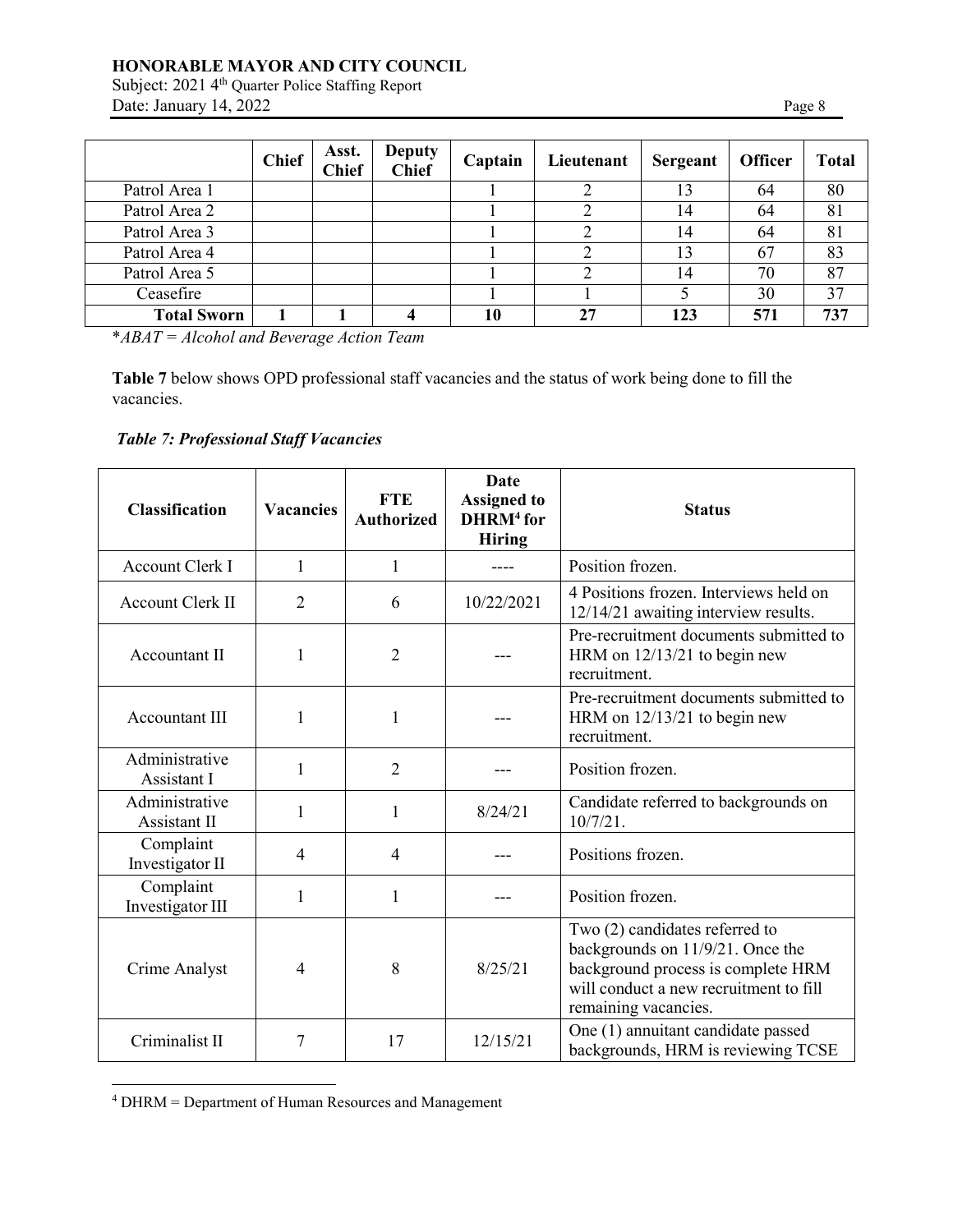Subject: 2021 4<sup>th</sup> Quarter Police Staffing Report Date: January 14, 2022 Page 9

| <b>Classification</b>                                      | <b>Vacancies</b> | <b>FTE</b><br><b>Authorized</b> | Date<br><b>Assigned to</b><br>DHRM <sup>4</sup> for<br><b>Hiring</b> | <b>Status</b>                                                                                                                                                                 |
|------------------------------------------------------------|------------------|---------------------------------|----------------------------------------------------------------------|-------------------------------------------------------------------------------------------------------------------------------------------------------------------------------|
|                                                            |                  |                                 |                                                                      | contract. Two (2) positions frozen.<br>Exam plan meeting scheduled for<br>$1/12/22$ to begin recruitment for<br>remaining vacancies.                                          |
| Criminalist III                                            | 3                | 6                               | 12/15/21                                                             | One (1) position frozen. Exam plan<br>meeting scheduled for 1/12/22 to begin<br>recruitment for remaining vacancies.                                                          |
| Fleet Compliance<br>Coordinator                            | $\mathbf{1}$     | $\mathbf{1}$                    |                                                                      | Requisition submitted to begin<br>recruitment on 18 Oct 21.                                                                                                                   |
| Intake Technician                                          | $\overline{2}$   | 6                               | 8/18/21                                                              | One (1) candidate to start 1/8/22. One<br>(1) candidate referred to backgrounds<br>on 8 Dec 21.                                                                               |
| <b>Latent Print</b><br>Examiner II                         | $\overline{2}$   | 5                               | 8/24/21                                                              | One (1) Position frozen, interviews<br>conducted for remaining vacancy on<br>$9/26/21$ .                                                                                      |
| Payroll Personnel<br>Clerk III                             | 1                | $\overline{2}$                  |                                                                      | Position frozen.                                                                                                                                                              |
| Police<br>Communications<br>Dispatcher <sup>5</sup>        | 20               | 86                              | 8/12/20                                                              | Job announcement is open continuously<br>and there are 50 candidates in the<br>background process. Two (2)<br>candidates to start $1/22/22$ and two $(2)$<br>to start 2/5/22. |
| Police Evidence<br>Technician                              | $\overline{2}$   | 21                              | 8/18/21                                                              | One (1) position frozen. One (1)<br>candidate to start 1/8/22.                                                                                                                |
| Police Records<br>Specialist                               | 10               | 55                              | 10/25/19                                                             | Nine (9) candidates in the background<br>process. One (1) candidate to start on<br>$1/22/22$ .                                                                                |
| Police Services<br>Manager I - Human<br>Resources          | 1                | 1                               | 7/1/21                                                               | Interviews scheduled for 1/6/22.                                                                                                                                              |
| Police Services<br>Manager $I -$<br>Research &<br>Planning | $\overline{2}$   | $\overline{2}$                  |                                                                      | Requisition submitted to begin<br>recruitment on 10/18/21.                                                                                                                    |
| Police Services<br>Technician II                           | 13               | 52                              | 11/8/21                                                              | Restricted Job Announcement opened<br>27 Dec 21 until 9 Jan 22.                                                                                                               |
| Police Information<br>Officer I                            | 1                | 1                               |                                                                      | Received pre-recruitment documents<br>from HRM on $11/22/21$ to begin new<br>recruitment.                                                                                     |

<sup>5</sup> FTE authorized includes 10 positions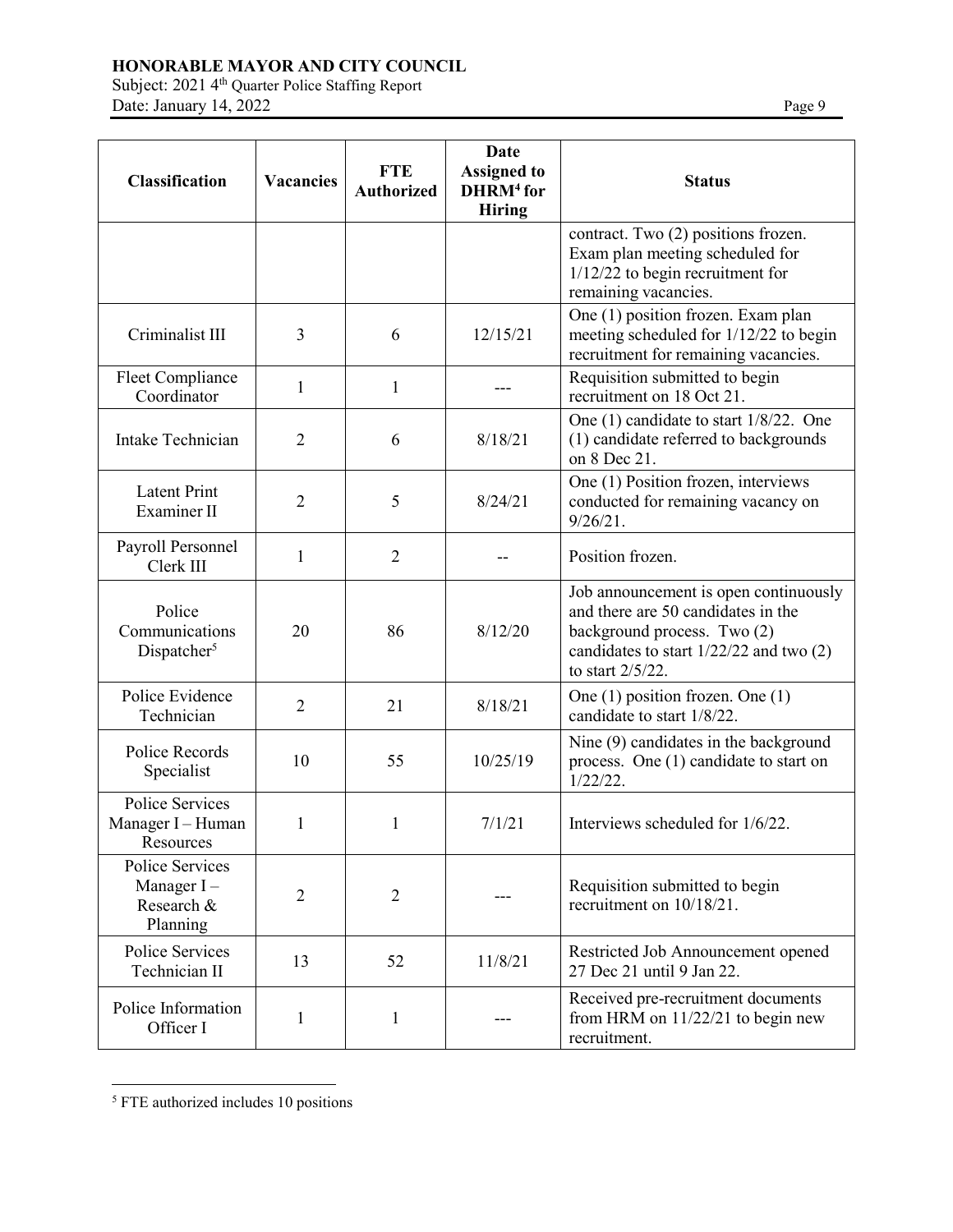Subject: 2021 4<sup>th</sup> Quarter Police Staffing Report Date: January 14, 2022 Page 10

#### *Sworn Staffing by Area and Patrol Detail*

**Table 8** provide information on beats by area and patrol data.

#### *Table 8: Police Beat Patrol Data*

|                                                                                                    | Area 1   | Area 2   | Area 3    | Area 4    | Area 5   |
|----------------------------------------------------------------------------------------------------|----------|----------|-----------|-----------|----------|
| Police Beats by Area                                                                               | $1 - 7$  | $8 - 14$ | $15 - 22$ | $23 - 28$ | 29-35    |
| Number of officers assigned to patrol:<br>300                                                      | Total 59 | Total 67 | Total 56  | Total 56  | Total 62 |
| Number of officers assigned as<br><b>Community Resource Officers</b>                               |          |          |           |           | O        |
| Number of officers assigned<br>to the Crime Reduction Teams (under<br>direction from BOI and VCOC) |          |          | 26        |           |          |

### *Demographics – Oakland Residents*

OPD has prioritized attracting, through varied strategic recruiting efforts, a racially diverse and multilingual workforce of qualified officers that includes Oakland residents. **Figure 2** below shows that as of December 31, 2021, 65 sworn members (9.35%) were Oakland residents. **Table 9** below provides details about the top ten cities where officers live (Oakland being the largest city of residence for officers).



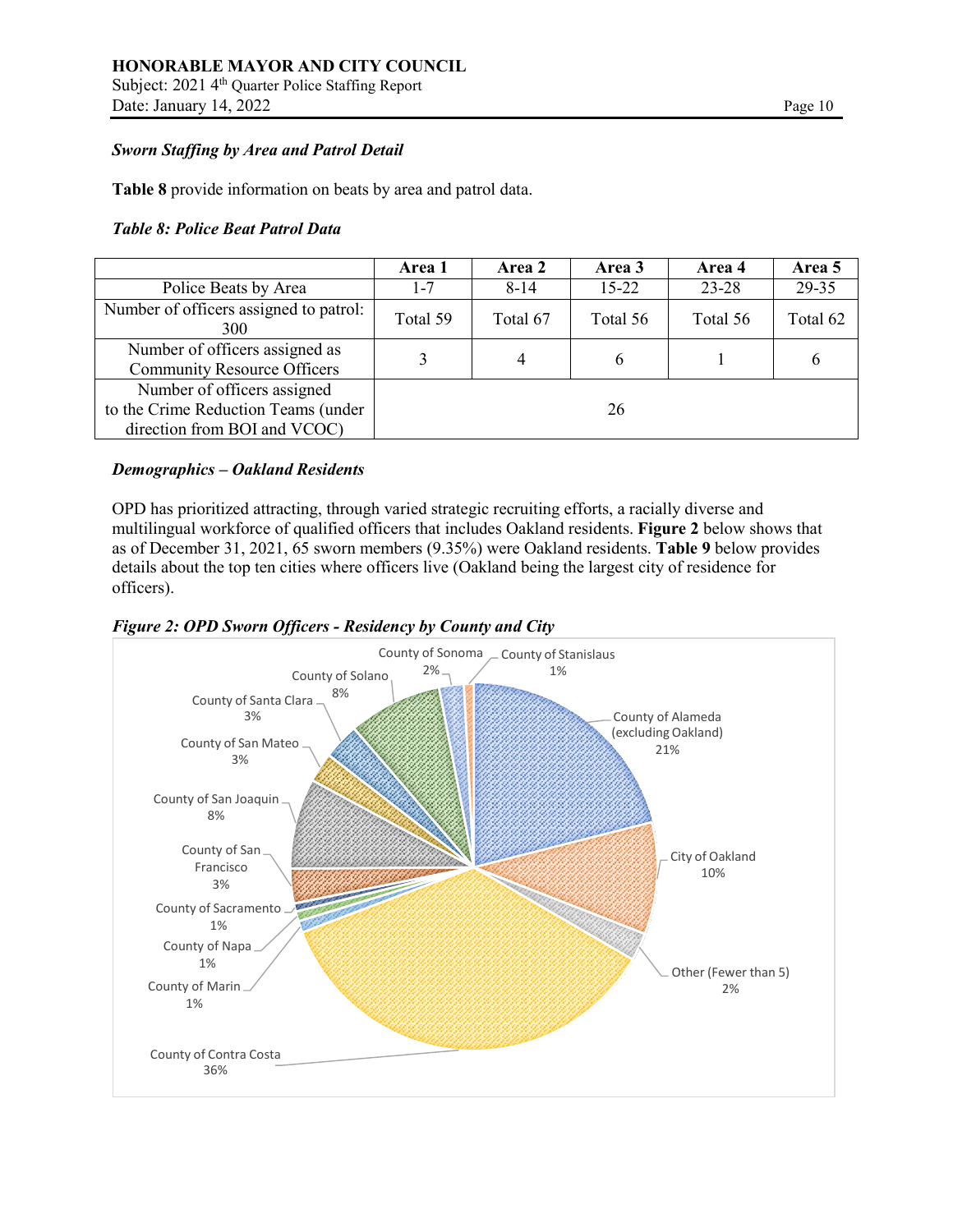| <b>City</b>  | Count | Department<br>Percentage | <b>City</b>   | Count | Department<br>Percentage |                            |
|--------------|-------|--------------------------|---------------|-------|--------------------------|----------------------------|
| Oakland      | 68    | 9.86%                    | Hayward       | 23    | 3.33%                    | <b>Tables</b>              |
| Concord      | 32    | 4.64%                    | Tracy         | 22    | 3.19%                    | 10A and<br>10 <sub>B</sub> |
| San Leandro  | 28    | 4.06%                    | San Francisco | 21    | $3.04\%$                 | below                      |
| Oakley       | 28    | 4.06%                    | Castro Valley | 19    | 2.75%                    | provide                    |
| Brentwood    | 26    | $3.77\%$                 | Antioch       | 18    | 2.61%                    |                            |
| <b>Total</b> |       |                          |               | 285   | 41.31%                   |                            |

### *Table 9: Residency by Top 10 Locations of Sworn OPD Members*

demographic information for all OPD sworn and professional staff by Race/Ethnicity and Gender, **Table 10A** represents OPD sworn staff and **Table 10B** represents OPD professional staff.

| Table 10A: Race/Ethnicity and Gender - OPD Sworn Staff as of December 31, 2021 |  |  |  |
|--------------------------------------------------------------------------------|--|--|--|
|--------------------------------------------------------------------------------|--|--|--|

| <b>Race/Ethnicity</b> | Female         |        |     | Male    |
|-----------------------|----------------|--------|-----|---------|
| Asian                 | 9              | 8.33%  | 91  | 15.64%  |
| Black or              | 22             | 20.37% | 107 | 18.38%  |
| African-American      |                |        |     |         |
| Filipino              | $\overline{2}$ | 1.85%  | 26  | 4.47%   |
| Hispanic or Latino    | 38             | 35.19% | 155 | 26.63%  |
| Native American       |                | .93%   |     | $.52\%$ |
| Undeclared-Other      | 4              | 3.70%  | 17  | 2.58%   |
| White or              | 32             | 29.63% | 185 | 31.79%  |
| Caucasian             |                |        |     |         |
| <b>Total</b>          | 108            | 100%   | 582 | 100%    |

*Table 10B: Race/Ethnicity and Gender – OPD Professional Staff as of December 31, 2021*

| Race/              | Female |         |          | Male   |
|--------------------|--------|---------|----------|--------|
| <b>Ethnicity</b>   |        |         |          |        |
| Asian              | 28     | 13.86%  | 16       | 27.59% |
| Black or           | 90     | 44.55%  | 11       | 18.97% |
| African-American   |        |         |          |        |
| Filipino           | 3      | 1.49%   |          | 1.72%  |
| Hispanic or Latino | 31     | 15.35%  | 15       | 25.86% |
| Native American    |        | $.50\%$ | $\theta$ |        |
| Undeclared-Other   | 5      | 2.48%   | 2        | 3.45%  |
| White or           | 44     | 21.78%  | 13       | 22.41% |
| Caucasian          |        |         |          |        |
| <b>Total</b>       | 202    | 100%    | 58       | 100%   |

**Table 11** below provides current and past demographic information for OPD sworn staff.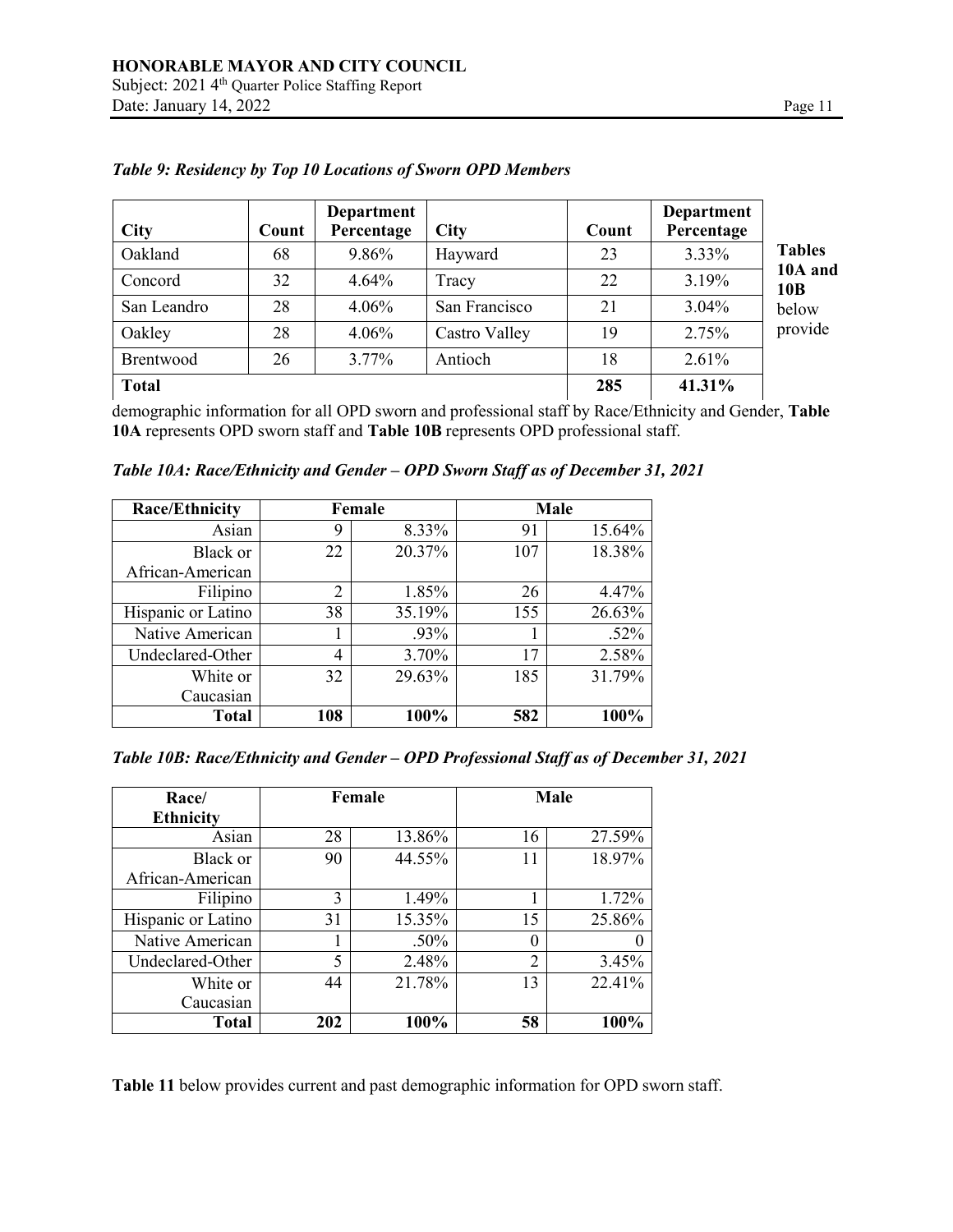| Race/<br><b>Ethnicity</b>        | US 2019 Census-<br>Oakland Pop. <sup>6</sup> | <b>OPD</b><br>2018 | <b>OPD</b><br>2019 | <b>OPD</b><br>2020 | <b>OPD</b><br>2021 |
|----------------------------------|----------------------------------------------|--------------------|--------------------|--------------------|--------------------|
| Asian                            | 15.7%                                        | 16.8%              | 13.3%              | 18.1%              | 18.55%             |
| Black or<br>African-<br>American | 23.6%                                        | 16.9%              | 16.8%              | 16.7%              | 18.70%             |
| Hispanic                         | 26.9%                                        | 25.2%              | 26.9%              | 28.2%              | 27.97%             |
| Other                            | $-.6$                                        | 2.7%               | 6.6%               | $3.0\%$            | 3.33%              |
| White                            | 36.1%                                        | 38.4%              | 36.4%              | 34.0%              | 31.45%             |

*Table 11: Race\*/Ethnicity\* by Year – OPD Sworn Staff as of December 31, 2021*

*\*Note: "Asian" includes Filipino; "Other" includes Native American and Undeclared*

**Table 12** below shows the gender breakdown of OPD sworn staff and provides a national comparison.

*Table 12: OPD Gender Percentages by Year Compared With 2019 National Percentage<sup>7</sup>*

| Gender | <b>National</b><br>Percentage<br>2019 | <b>OPD 2018</b> | <b>OPD 2019</b> | <b>OPD 2020</b> | *OPD 2021 |
|--------|---------------------------------------|-----------------|-----------------|-----------------|-----------|
| Female | 12.8%                                 | 13.0%           | 13.9%           | 14.6%           | 15.65%    |
| Male   | 87.2%                                 | 87.0%           | 86.1%           | 85.4%           | 84.35%    |

*\*2021 figure shows all OPD sworn staff as of December 31, 2021*

#### *Attrition*

As noted in **Table 13** below, OPD has experienced an average attrition of 7 officers per month (83 officers) over the past 12-months. OPD maintained an average attrition of five officers per month from 2016-2020. However, the projected attrition rate has recently increased to an average of 8 officers per month.

*Table 13: Sworn Attrition Data: October 31, 2020 through December 31, 2021*

|                 |     | 2021 |     |     |     |     |     |     |     |     |            |     |              |
|-----------------|-----|------|-----|-----|-----|-----|-----|-----|-----|-----|------------|-----|--------------|
|                 | Jan | Feb  | Mar | Apr | May | Jun | Jul | Aug | Sep | Oct | <b>Nov</b> | Dec | <b>Total</b> |
| Disability      |     |      |     |     |     |     |     |     |     |     |            |     |              |
| Retirement      |     |      | ∸   |     |     |     |     |     |     |     |            |     |              |
| Resignation     |     |      |     |     |     |     |     |     |     |     |            |     |              |
| (not during     |     |      |     |     |     |     |     |     |     |     |            |     | 15           |
| Field Training) |     |      |     |     |     |     |     |     |     |     |            |     |              |

<sup>6</sup> 2019 data: population by race in the city of Oakland. Source: United States Census Bureau. Quick Facts Oakland city, California 2019.

<sup>7</sup> 2019 data: gender ratio of police officers in the U.S. (Source: Federal Bureau of Investigation. U.S. Department of Justice. Uniform Crime Reporting (UCR) Program, Crime in the United States, 2019.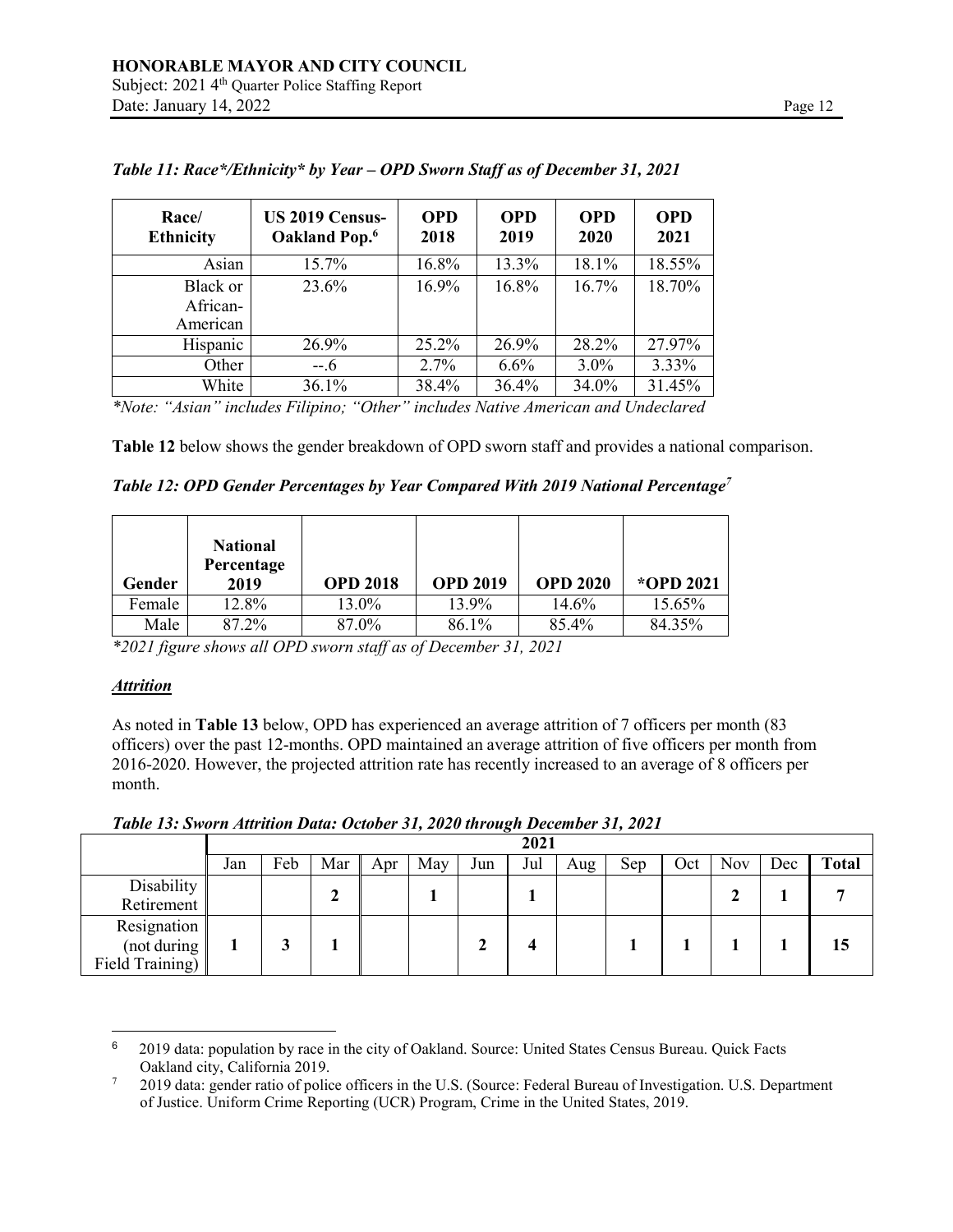Subject: 2021 4<sup>th</sup> Quarter Police Staffing Report Date: January 14, 2022 Page 13

| Resignation<br>during Field<br>Training                       |                  |                         |   |                |   |                  |   |   |   |             |              |    |    |
|---------------------------------------------------------------|------------------|-------------------------|---|----------------|---|------------------|---|---|---|-------------|--------------|----|----|
| Resignation<br>(to other<br>agency)                           |                  |                         |   |                | 5 | 6                | 2 | 3 | 3 | 10          | 1            | 5  | 35 |
| Service<br>Retirement                                         | 1                |                         |   |                | 3 | $\boldsymbol{2}$ |   | 3 | 1 | $\mathbf 2$ | $\mathbf{2}$ | 3  | 18 |
| Discharged                                                    |                  | 1                       |   | $\overline{2}$ |   |                  | 1 |   |   |             |              |    | 5  |
| Removed from<br>Probation<br>during Field $\vert$<br>Training |                  |                         |   | 1              |   |                  |   |   |   |             |              |    |    |
| Deceased                                                      |                  |                         |   |                |   |                  | 1 |   |   |             |              |    |    |
| <b>Grand Total</b>                                            | $\boldsymbol{2}$ | $\overline{\mathbf{4}}$ | 5 | 3              | 9 | 10               | 9 | 6 | 5 | 13          | 6            | 11 | 83 |

In September 2021, Chief Armstrong mandated all personnel who voluntarily separate from OPD (excluding service retirements) to participate in an exit interview with the Human Resources Manager or a member of the OPD Executive Team. The top four reasons for separation are:

- 1. Dissatisfaction with OPD leadership
- 2. Lack of support from City leadership
- 3. Heavy discipline
- *4.* Family

#### *Recruitment*

During the October – December 2021 quarter, OPD hosted and/or attended 18 events. Six events were online, 12 events were in person, and 8 events were in Oakland. During these events, OPD interacted with applicants interested in the Police Officer Trainee (POT) and other positions and provided information about the jobs.

OPD is currently recruiting for the 188th police academy. In addition to resuming in person outreach, OPD has maintained a social media presence on the following platforms:

- OPD Jobs Website  $www.$ opdjobs.com
- Facebook <https://m.facebook.com/opdjobs/>
- Twitter <https://twitter.com/opdjobs>
- Instagram [www.instagram.com/opd\\_jobs](http://www.instagram.com/opd_jobs)

**Table 14** below provides additional details regarding recruitment and outreach events.

#### *Table 14: Current Recruitment – Outreach and Media Activity*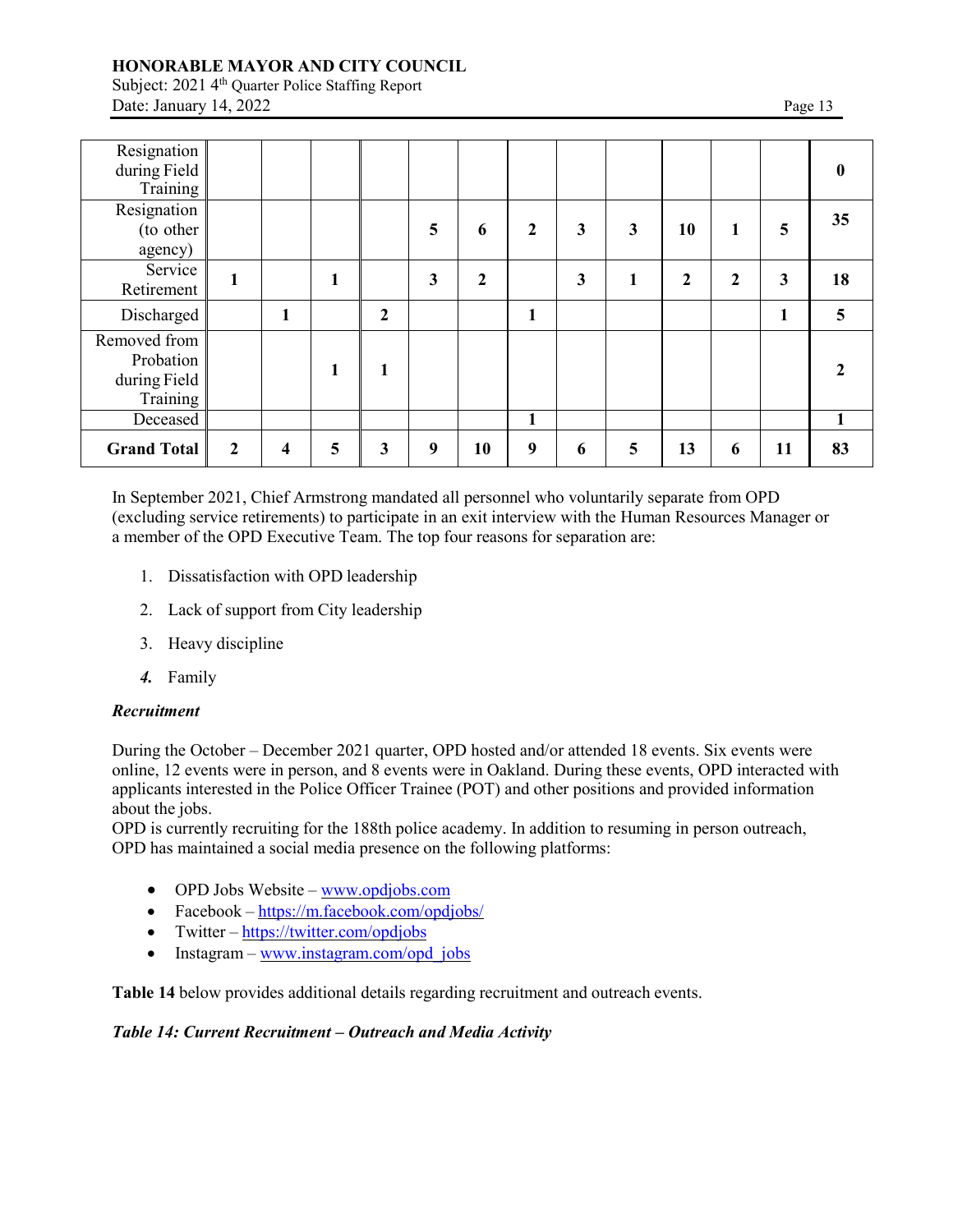Subject: 2021 4<sup>th</sup> Quarter Police Staffing Report Date: January 14, 2022 Page 14

| <b>Date</b> | <b>Event</b>                                                | Location                                                    | <b>Attendees</b> | <b>Inquiries:</b><br># And Type             |
|-------------|-------------------------------------------------------------|-------------------------------------------------------------|------------------|---------------------------------------------|
| 10/1/21     | First Friday                                                | 2200 Telegraph Ave,<br>Oakland                              | $200+$           | POT <sub>2</sub><br>Dispatcher 1<br>Cadet 0 |
| 10/3/21     | <b>Police Officer Trainee</b><br>Oral Exam Workshop         | 455 Seventh St, Oakland                                     | 11               | <b>POT 11</b><br>Dispatcher 0<br>Cadet 0    |
| 10/6/21     | Boy Scout Den Meeting                                       | 951 Dowling Blvd, San<br>Leandro                            | 20               | POT $0$<br>Dispatcher 0<br>Cadet 0          |
| 10/7/21     | Law Enforcement Expo                                        | 2200 Harvard Street,<br>Sacramento                          | 50               | POT 10<br>Dispatcher 1<br>Cadet 0           |
| 10/9/21     | Police Officer Trainee<br>Practice Physical Ability<br>Test | 12500 Campus Drive,<br>Oakland                              | 3                | POT <sub>3</sub><br>Dispatcher 0<br>Cadet 0 |
| 10/15/21    | Instagram Live / Meet a<br>Recruiter                        | Online                                                      | 60               | POT 15<br>Dispatcher 10<br>Cadet 0          |
| 10/18/21    | <b>HBCU Classroom</b><br>Presentations                      | Clark Atlanta and<br>Morehouse Universities,<br>Atlanta, GA | 235              | POT 50-75<br>Dispatcher 5<br>Cadet 10       |
| 10/23/21    | <b>OPD</b> Trunk or Treat                                   | 9600 Sunnyside, Oakland                                     | $40 - 45$        | POT 0<br>Dispatcher 0<br>Cadet 0            |
| 11/10/21    | Virtual Hiring Fair -<br>Handshake                          | Online                                                      | 20               | POT 4<br>Dispatcher 8<br>Cadet 2            |
| 11/12/21    | Merritt Admin Justice<br>Career Fair                        | Online                                                      | 50               | <b>POT 30</b><br>Dispatcher 5<br>Cadet 0    |
| 11/15/21    | <b>OPD</b> Instagram Live<br><b>Recruiting Event</b>        | Online                                                      | 45               | POT 14<br>Dispatcher 5<br>Cadet 2           |
| 11/20/21    | Chinatown Community<br>Resource Fair                        | 388 9th Street, Oakland                                     | 100              | <b>POT 20</b><br>Dispatcher 10<br>Cadet 5   |
| 11/21/21    | <b>Police Officer Trainee</b><br>Oral Exam Workshop         | 455 Seventh Street, Oakland                                 | 15               | POT 15<br>Dispatcher 0<br>Cadet 0           |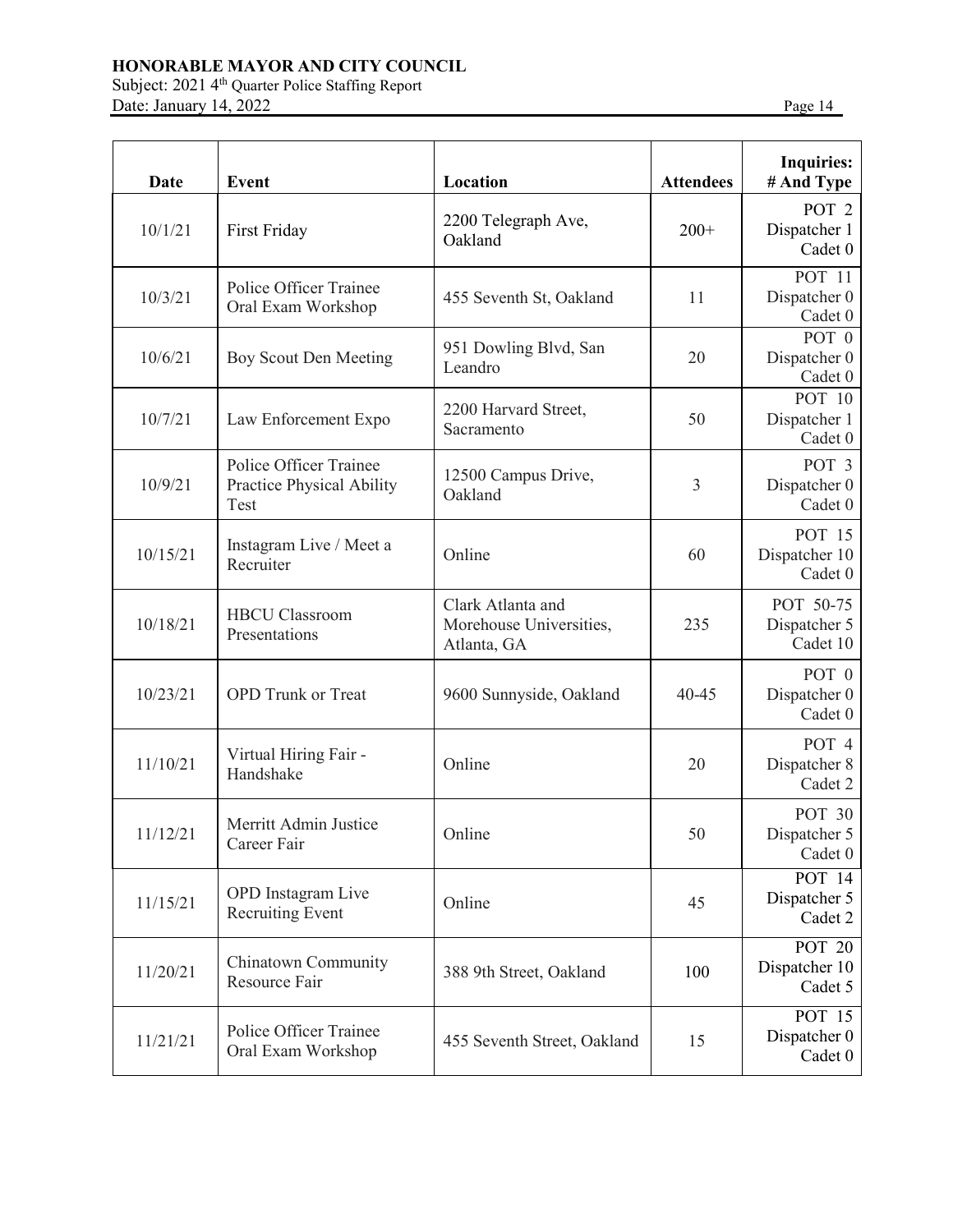Subject: 2021 4<sup>th</sup> Quarter Police Staffing Report Date: January 14, 2022 Page 15

| Date     | Event                                            | Location                                         | <b>Attendees</b> | <b>Inquiries:</b><br># And Type             |
|----------|--------------------------------------------------|--------------------------------------------------|------------------|---------------------------------------------|
| 11/21/21 | <b>Adult Skate</b>                               | 7101 Foothill Blvd, Oakland                      | 40               | POT <sub>3</sub><br>Dispatcher 5<br>Cadet 5 |
| 11/22/21 | Instagram Live / Meet a<br>Recruiter             | Online                                           | 22               | POT 5-10<br>Dispatcher 5<br>Cadet 0         |
| 11/23/21 | <b>Crunch Fitness Visit</b>                      | 2830 Ygnacio Valley Road,<br><b>Walnut Creek</b> | $\mathbf{0}$     | POT <sub>0</sub><br>Dispatcher 0<br>Cadet 0 |
| 12/9/21  | Police Officer Trainee<br>Oral Exam Workshop     | 455 Seventh Street, Oakland                      | 17               | <b>POT</b> 17<br>Dispatcher 0<br>Cadet 0    |
| 12/11/21 | Instagram Live / Physical<br><b>Ability Test</b> | Online                                           | 30               | POT 5-10<br>Dispatcher 5<br>Cadet 0         |

### **FISCAL IMPACT**

This report is for informational purposes only and does not have a direct fiscal impact or cost. However, decisions to fund additional sworn or professional staff positions beyond levels approved in the Policy Budget will require additional funding through a budget process.

#### **PUBLIC OUTREACH / INTEREST**

OPD continues to actively recruit candidates for the positions of police officer trainee. Recruitment efforts focus on selective language candidates, diversity, and Oakland residency throughout the testing and selection process.

Staff continues to seek input from community members. Staff is also researching targeted marketing strategies that will assist in ensuring the public is aware of recruitment and hiring opportunities within the organization. Staff continues to work with community organizations to conduct hiring workshops and obtain input on how to remain visible and available within the community.

#### **COORDINATION**

This report did not require interdepartmental coordination.